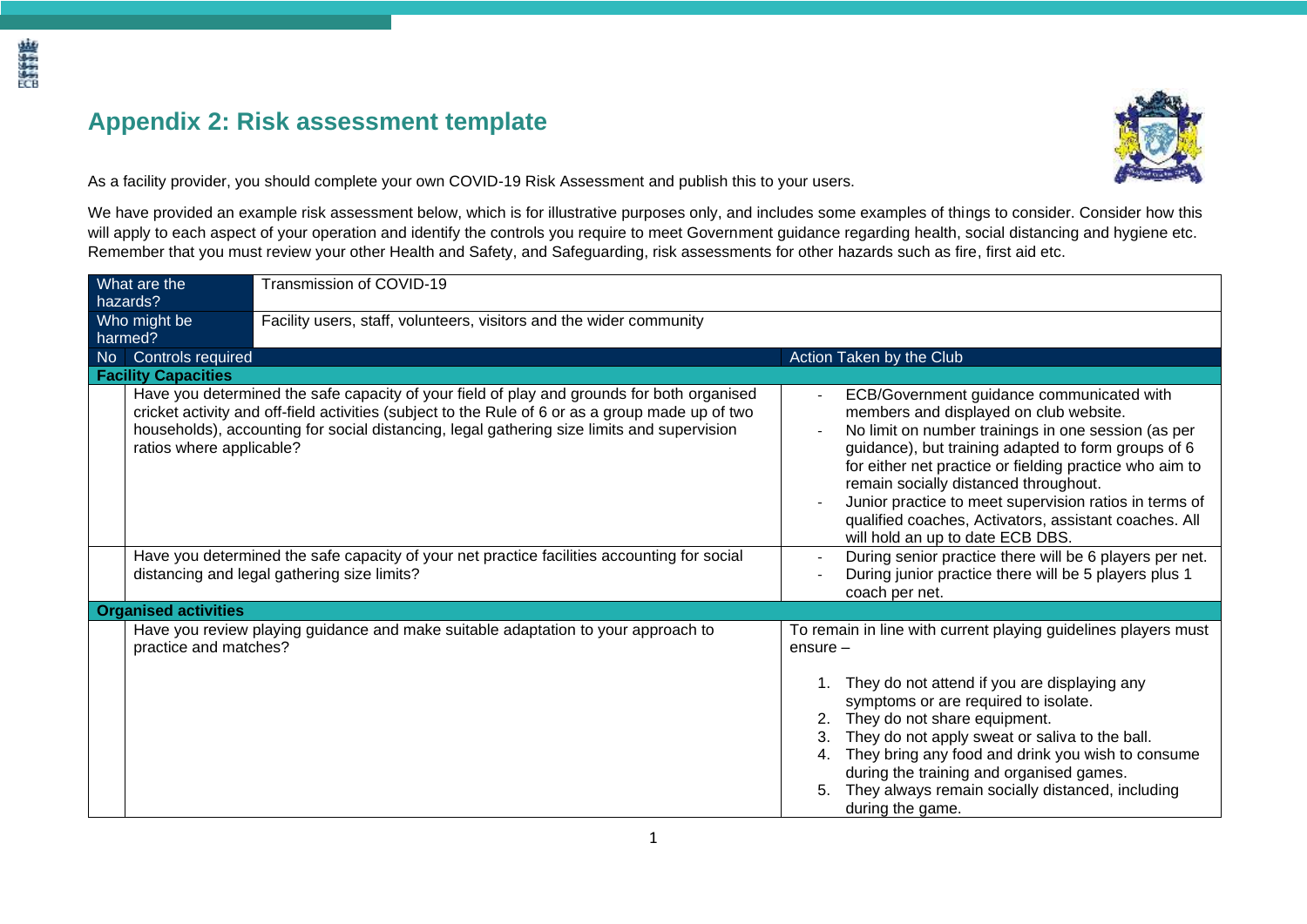|                                                                                                                                                                                                                 | 6.<br>8. | They comply with track and trace protocols.<br>7. They have your own supply of hand sanitiser.<br>Sanitation breaks are taken every 20 minutes or<br>every 6 overs.                                                                                                      |
|-----------------------------------------------------------------------------------------------------------------------------------------------------------------------------------------------------------------|----------|--------------------------------------------------------------------------------------------------------------------------------------------------------------------------------------------------------------------------------------------------------------------------|
| Have you reviewed supervision ratios and adapt group sizes for supervised children's<br>activities accordingly? Have you ensured safeguarding procedures are being followed, even<br>under COVID restrictions?  |          | Supervision ratios are maintained due to the number<br>of coaches.                                                                                                                                                                                                       |
|                                                                                                                                                                                                                 |          | All volunteers and coaches have appropriate ECB<br>coaching qualifications, safe hands training, first aid<br>qualifications and DBS check.                                                                                                                              |
| Have you assessed control measures for preventing spectators (with limited exceptions -<br>see guidance?                                                                                                        |          | All seating is outdoors and has been positioned at<br>least 2m distance from other tables. Maximum group<br>size is 30 persons as of 17th May. Indoor seating is<br>limited to groups of 6 or two households. Hospitality<br>are expected to wear masks when not seated. |
|                                                                                                                                                                                                                 |          | Spectators will be allowed from May 17th with all<br>following guidelines set out above.                                                                                                                                                                                 |
| <b>People Management and Communication</b>                                                                                                                                                                      |          |                                                                                                                                                                                                                                                                          |
| Establish what restrictions are in place for your venue location including restrictions on<br>gathering size limits in line with the UK Government Roadmap and ensure your control<br>measures are appropriate. |          | Sessions planned in a way that groups of 6 are<br>practicing away from each other.                                                                                                                                                                                       |
|                                                                                                                                                                                                                 |          | All participants signposted to our website to find<br>latest information regarding guidance.                                                                                                                                                                             |
|                                                                                                                                                                                                                 |          | Club to monitor numbers                                                                                                                                                                                                                                                  |
| Self-screening of individuals before they arrive at the venue to ensure individuals displaying<br>COVID symptoms or those who should be shielding do not travel or attend.                                      |          | Email communication with members and opposition.<br>No players should travel if they have any symptoms<br>of Covid 19 or if shielding they should follow the<br>latest government advise.                                                                                |
| Ensure that NHS Test and Trace data collection system is in place and that it is compliant<br>with Information Commissioner's Office guidance.                                                                  |          | NHS QR Code will be displayed in prominent<br>positions around the seating areas.                                                                                                                                                                                        |
| Ensure that your NHS QR Code poster has been produced and displayed for use by visitors.                                                                                                                        |          | NHS QR Code will be displayed in prominent<br>positions around the seating areas.                                                                                                                                                                                        |
| An assessment of user numbers, space capacities, venue circulation and layout planning to<br>maintain social distancing.                                                                                        |          | Guests/ members are requested to sit at the outside<br>tables, in a socially distanced manner. Once at their<br>tables, guests are requested to remain at the table<br>except for using the toilets. Any refreshments will be<br>table service only.                     |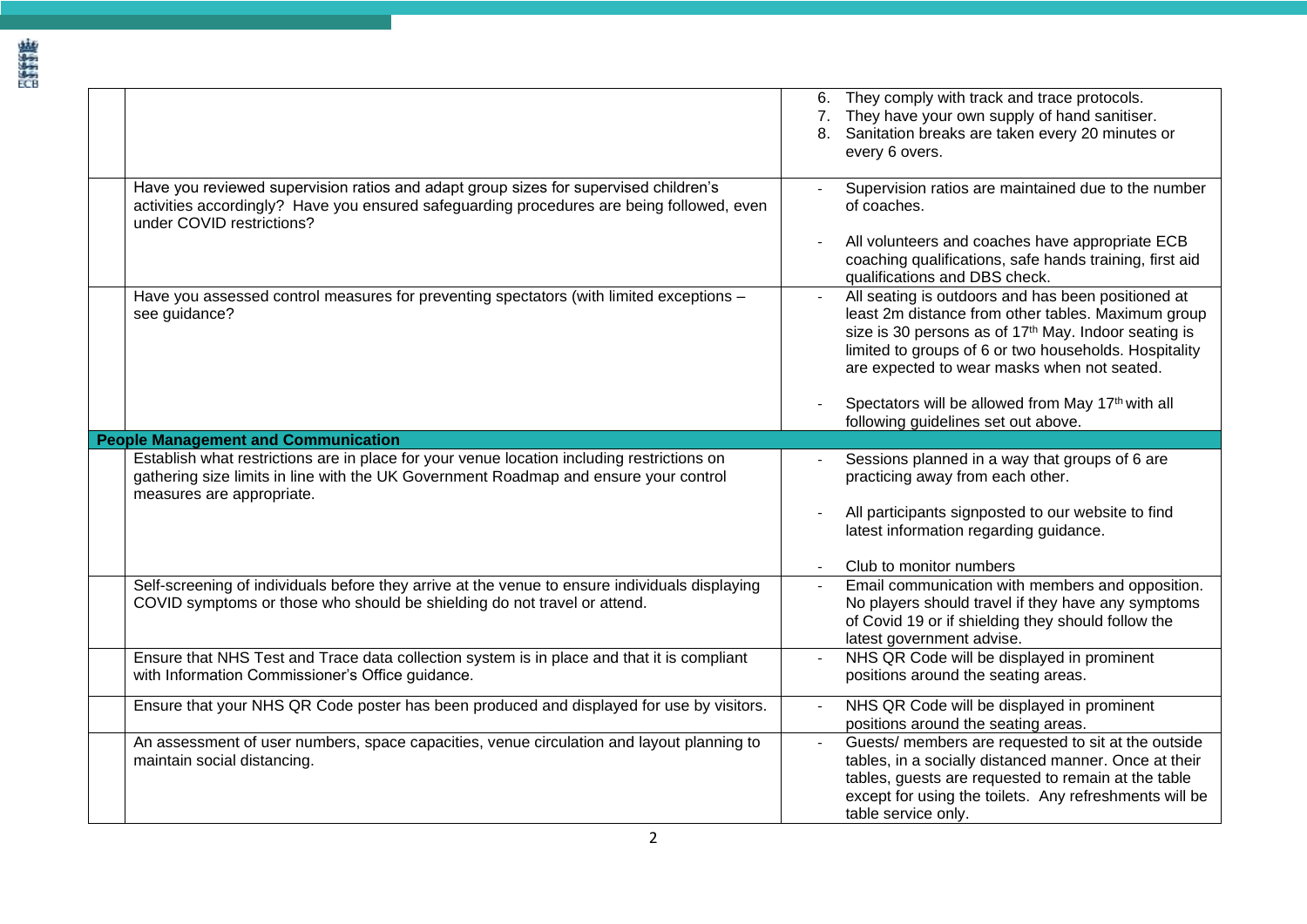| A plan for where parents and players will sit whilst watching cricket activities.                                                                                                                                          | Designated areas for players whilst not on the field of<br>play.<br>Parents will be asked to use benches but remain in a<br>socially distanced manner and not interact in more<br>than groups 6 or two households.                                                                                                                                                                                                                    |
|----------------------------------------------------------------------------------------------------------------------------------------------------------------------------------------------------------------------------|---------------------------------------------------------------------------------------------------------------------------------------------------------------------------------------------------------------------------------------------------------------------------------------------------------------------------------------------------------------------------------------------------------------------------------------|
| Signage and communication so that all participants and visitors (including spectators) are<br>aware of the control measures in place and how to act appropriately to minimise the risk of<br>transmission of COVID-19.     | Professionally produced signage will be displayed<br>prominently around public areas informing customers of:<br>- The need for social distancing and what this entails.<br>- The need for good hygiene practices, including hand<br>washing.<br>- The "catch it, bin it, kill it" advice.<br>- Location of "sanitisation stations" and NHS QR Code<br>- One way systems in operation for toilets.                                     |
| Staff and volunteer training to support the implementation of the plan, with suitable training<br>records.                                                                                                                 | The management committee have seen the risk assessment,<br>attended online meetings and evaluated the procedures prior<br>to opening.                                                                                                                                                                                                                                                                                                 |
| <b>Buildings</b>                                                                                                                                                                                                           |                                                                                                                                                                                                                                                                                                                                                                                                                                       |
| Assess ventilation in your building (natural and mechanical) and take appropriate measures<br>to maximise ventilation and minimise risk of transmission.                                                                   | Patio doors and all windows will be fixed open. The<br>back door will we securely opened to allow access to<br>the toilets. Access through the clubhouse in a one<br>way fashion.                                                                                                                                                                                                                                                     |
| Assess the maximum occupancy of your rooms in order to ensure Social Distancing can be<br>maintained, and establish a suitable circulation system / one-way system. Use signage and<br>floor markings to communicate this. | There will be enough tables and chairs for 6 x groups<br>of 6 or 2 households within the pavilion. Tables and<br>chair position are fixed and spaced evenly apart.<br>One way system to enter and leave the clubhouse.<br>Floor marking set at 2 metres.<br>Signs outside toilets will inform users of a maximum<br>occupancy, the need for "one in, one out", and safe<br>queuing guidelines, with distances marked on the<br>floor. |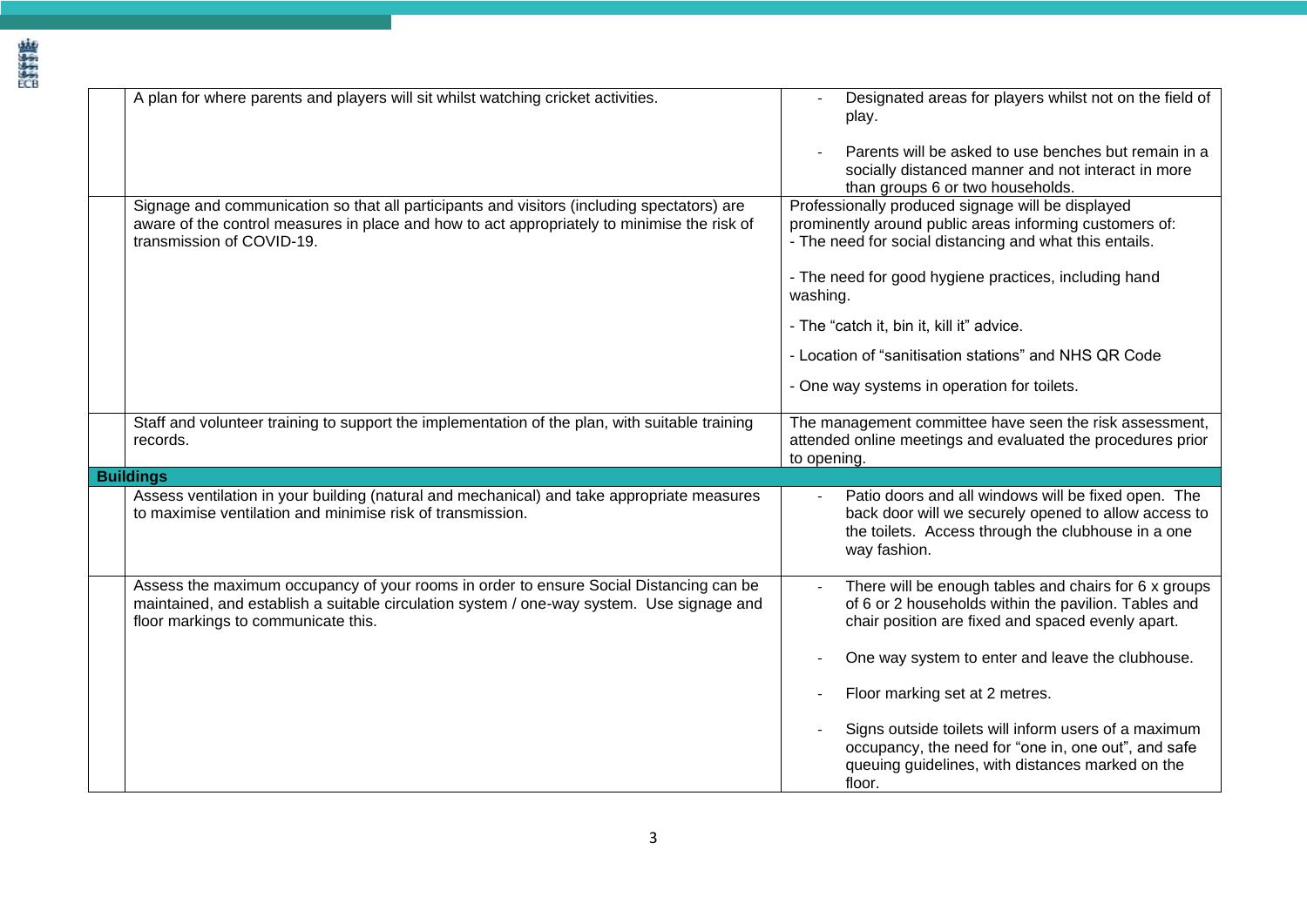| Assess the arrangement of seating areas to maintain social distancing and minimise the risk<br>of transmission.          | Will follow guidance at the time (RA to be updated to<br>align to the guidance).                                                                                                                                                                                                                                                                                                                                                                                                                                                                                                                                                                                                                                                                                  |
|--------------------------------------------------------------------------------------------------------------------------|-------------------------------------------------------------------------------------------------------------------------------------------------------------------------------------------------------------------------------------------------------------------------------------------------------------------------------------------------------------------------------------------------------------------------------------------------------------------------------------------------------------------------------------------------------------------------------------------------------------------------------------------------------------------------------------------------------------------------------------------------------------------|
| Consider your wet weather plans and describe what actions you will take to maintain social<br>distancing in wet weather. | During wet weather, all players must return to their<br>cars or the outside tent provided for each team.<br>From May 17 <sup>th</sup> a social distance of 2 metres must be<br>maintained inside the club house for those members<br>or players who do not have access to a car.                                                                                                                                                                                                                                                                                                                                                                                                                                                                                  |
| Changing rooms usage                                                                                                     | As of May 17 <sup>th</sup> players are permitted to use the<br>$\blacksquare$<br>changing rooms and showers.<br>Maximum number of people inside the changing<br>room 6 people with a one in one out system.<br>Changing rooms must remain ventilated with<br>windows and doors open. Doors may only be closed<br>for a short period in the event of safeguarding.<br>Players should only use the changing room to get<br>changed. They are not areas to socialise or shelter<br>during a rain break.<br>Showers will operate using a one in one out system.<br>They are to be cleaned after each use, using the<br>anti-bacterial sprays provided. Showers will be tested<br>for legionella prior to use.<br>Changing rooms will have regular cleaning after use. |
| <b>Social and Hospitality Areas</b>                                                                                      |                                                                                                                                                                                                                                                                                                                                                                                                                                                                                                                                                                                                                                                                                                                                                                   |
| Have you ensured your social and hospitality areas will remain closed?                                                   | There will be enough tables and chairs for 6 x groups<br>of 6 or 2 households within the pavilion. Tables and<br>chair position are fixed and spaced evenly apart.<br>Table service will be provided. Masks must be worn<br>when in transition inside the clubhouse.<br>Guests/ members are requested sit at the outside<br>tables, in a socially distanced manner. Once at their<br>tables, guests are requested to remain at the table<br>except for using the toilets. Any refreshments will be<br>table service only.                                                                                                                                                                                                                                         |
| <b>Hygiene and Cleaning</b>                                                                                              |                                                                                                                                                                                                                                                                                                                                                                                                                                                                                                                                                                                                                                                                                                                                                                   |
| Develop an appropriate cleaning plan                                                                                     | Routine cleaning will take place at the beginning and<br>end of every game using a suitable disinfectant<br>cleaner for a minimum of 30 seconds. All tables and<br>seating will be cleaned regularly.                                                                                                                                                                                                                                                                                                                                                                                                                                                                                                                                                             |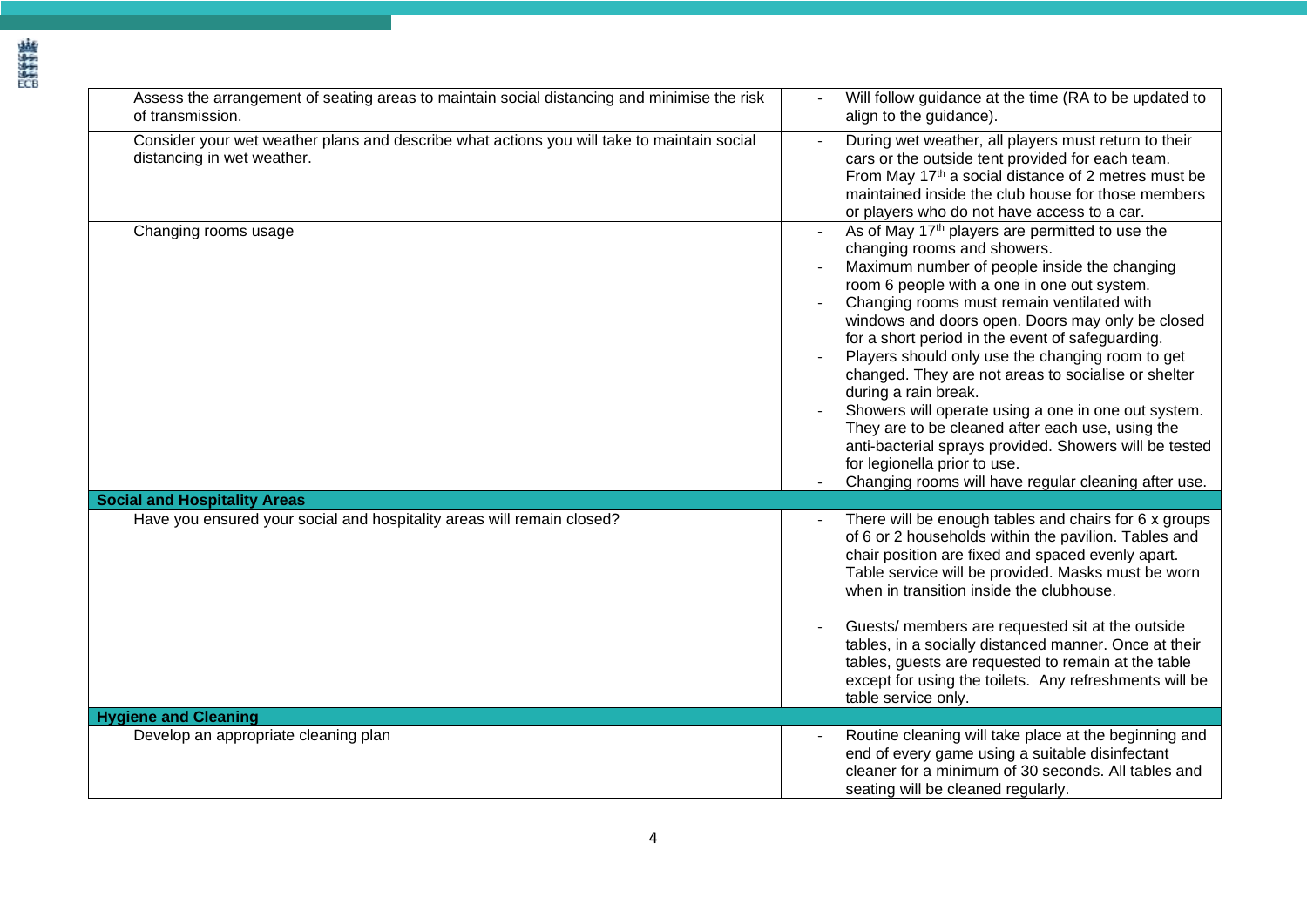|                                                                                                                                                      | Materials, PPE and training that you have provided to your staff for effective cleaning.                                                                                                   | A designated drinks collection point will be<br>established. Bar staff will have access to suitable<br>PPE - facemasks and gloves.<br>All contact points (door handles, taps etc.) will be<br>cleaned on an hourly basis with a suitable<br>disinfectant cleaner for a minimum of 30 seconds,<br>with particular attention paid to toilets.<br>Waste collection points will be identified for<br>customers/ members. All rubbish will be stored for 72<br>hours before disposal.<br>All payments are contactless. Cash transactions<br>avoided where possible. |
|------------------------------------------------------------------------------------------------------------------------------------------------------|--------------------------------------------------------------------------------------------------------------------------------------------------------------------------------------------|----------------------------------------------------------------------------------------------------------------------------------------------------------------------------------------------------------------------------------------------------------------------------------------------------------------------------------------------------------------------------------------------------------------------------------------------------------------------------------------------------------------------------------------------------------------|
|                                                                                                                                                      | Provision of hand washing facilities with warm water, soap, disposable towels and bin.                                                                                                     | Suitable handwashing facilities will be available in the<br>$\blacksquare$<br>toilets. Wipes will be in the toilets - customers/<br>members are required to wipe touch points after<br>each visit.                                                                                                                                                                                                                                                                                                                                                             |
| Provision of suitable hand sanitiser in locations around the facility to maintain frequent hand<br>sanitisation.                                     |                                                                                                                                                                                            | Sanitation station will be accessible at the entrance<br>$\blacksquare$<br>to the clubhouse.                                                                                                                                                                                                                                                                                                                                                                                                                                                                   |
|                                                                                                                                                      | Provision of suitable wipes and hand sanitiser on the field for Hygiene Breaks.                                                                                                            | Players will have access to the sanitation stations                                                                                                                                                                                                                                                                                                                                                                                                                                                                                                            |
|                                                                                                                                                      |                                                                                                                                                                                            | Team Captains and Coaches are all supplied with<br>hand sanitizer.                                                                                                                                                                                                                                                                                                                                                                                                                                                                                             |
|                                                                                                                                                      |                                                                                                                                                                                            | Players are encouraged to bring their own hand<br>sanitizer to each game and practice.                                                                                                                                                                                                                                                                                                                                                                                                                                                                         |
| Other venue hazards to be considered after temporary closure such as Legionnaire's Disease, fire, electrical safety etc.<br>What are the<br>hazards? |                                                                                                                                                                                            |                                                                                                                                                                                                                                                                                                                                                                                                                                                                                                                                                                |
| Who might be<br>harmed?                                                                                                                              | Facility users, staff, volunteers and visitors                                                                                                                                             |                                                                                                                                                                                                                                                                                                                                                                                                                                                                                                                                                                |
| <b>Controls required</b>                                                                                                                             |                                                                                                                                                                                            | Action Taken by the Club                                                                                                                                                                                                                                                                                                                                                                                                                                                                                                                                       |
| <b>Preparing Your Buildings</b>                                                                                                                      |                                                                                                                                                                                            |                                                                                                                                                                                                                                                                                                                                                                                                                                                                                                                                                                |
|                                                                                                                                                      | Consider the risk of Legionnaire's disease and carry out necessary work to make your water<br>supply safe for users. Refer to the specific guidance in the document above.                 | All maintenance records maintained and up to date.                                                                                                                                                                                                                                                                                                                                                                                                                                                                                                             |
| Ventilation and Air Conditioning).                                                                                                                   | Check that routine maintenance has not been missed and certification is up to date (e.g. Gas<br>safety, Electrical Safety and Portable Appliance Testing, Fire Safety, Lifts and Heating - | All maintenance records maintained and up to date.                                                                                                                                                                                                                                                                                                                                                                                                                                                                                                             |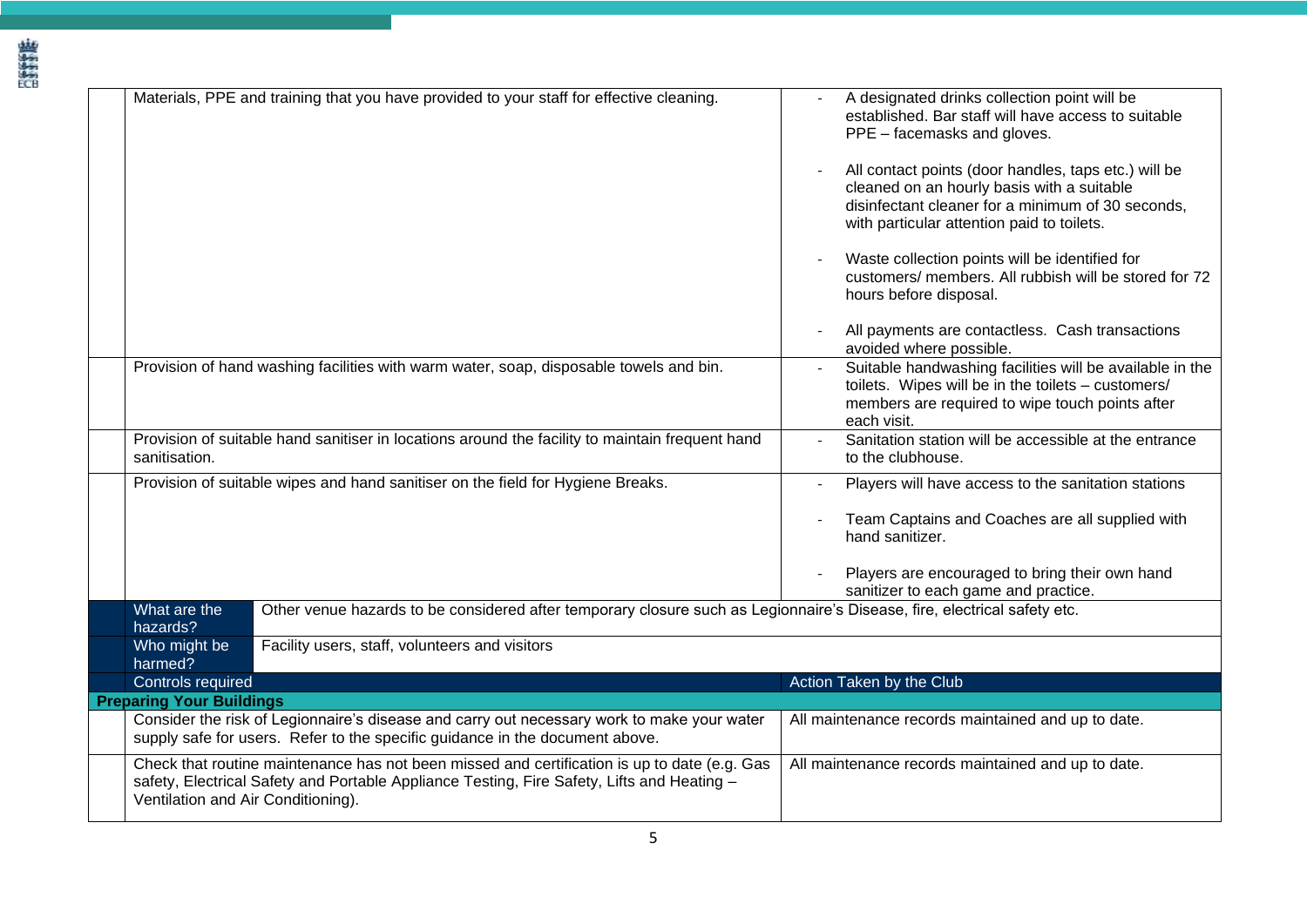|                                       | Check that your ground is ready and safe to play. Look at what work is required and how<br>this can be done safely at a social distance. | Groundsman reports any specific safety concerns.<br>Umpires and coaches will perform ground inspection<br>prior to playing and games.<br>Any groundworks will be socially distanced. |
|---------------------------------------|------------------------------------------------------------------------------------------------------------------------------------------|--------------------------------------------------------------------------------------------------------------------------------------------------------------------------------------|
| What are the<br>hazards?              | Vital first aid equipment is not available when needed. First aiders do not have adequate PPE to carry out first aid when required.      |                                                                                                                                                                                      |
| Who might be<br>harmed?               | First aiders, facility users, staff, volunteers and visitors                                                                             |                                                                                                                                                                                      |
|                                       |                                                                                                                                          |                                                                                                                                                                                      |
| Controls required<br><b>First Aid</b> |                                                                                                                                          | Action Taken by the Club                                                                                                                                                             |
|                                       | Check that your first aid kits are stocked and accessible during all activity.                                                           | All first Aid Kits fully stocked and accessible during<br>both practices and games.                                                                                                  |
| under COVID?                          | What steps have you taken to improve your first aiders' understanding of first aid provision                                             | A designated first aider will be nominated for each<br>game. The first aider must wear gloves and a face<br>mask if they are treating a player.                                      |
| available during all activity.        | If you have an AED then check that it is in working order, service is up to date and that it is                                          | AED in working order and located on the outside of<br>the clubhouse.                                                                                                                 |
| What are the<br>hazards?              | Pitches or outfield are unsafe to play on                                                                                                |                                                                                                                                                                                      |
| Who might be<br>harmed?               | Players, officials, ground staff                                                                                                         |                                                                                                                                                                                      |
| Controls required                     |                                                                                                                                          | Action Taken by the Club                                                                                                                                                             |
| <b>Preparing your grounds</b>         | Safety checks on machinery, sightscreens and covers.                                                                                     | All machinery has been serviced.                                                                                                                                                     |
|                                       |                                                                                                                                          | Wicket renovations - September 2020.<br>Sightscreen safe<br>Any machinery will be stored in the garage during<br>games and practices.                                                |
|                                       | Check and repair of any damage to pitches and outfields.                                                                                 | The groundsman will check for damage to the<br>pitches and outfield on a daily basis.<br>Inspection and suitability will be part of the umpires<br>pre match routine.                |
|                                       | Check and repair of any damage to practice facilities including nets                                                                     | New practice facilities installed April 2021                                                                                                                                         |